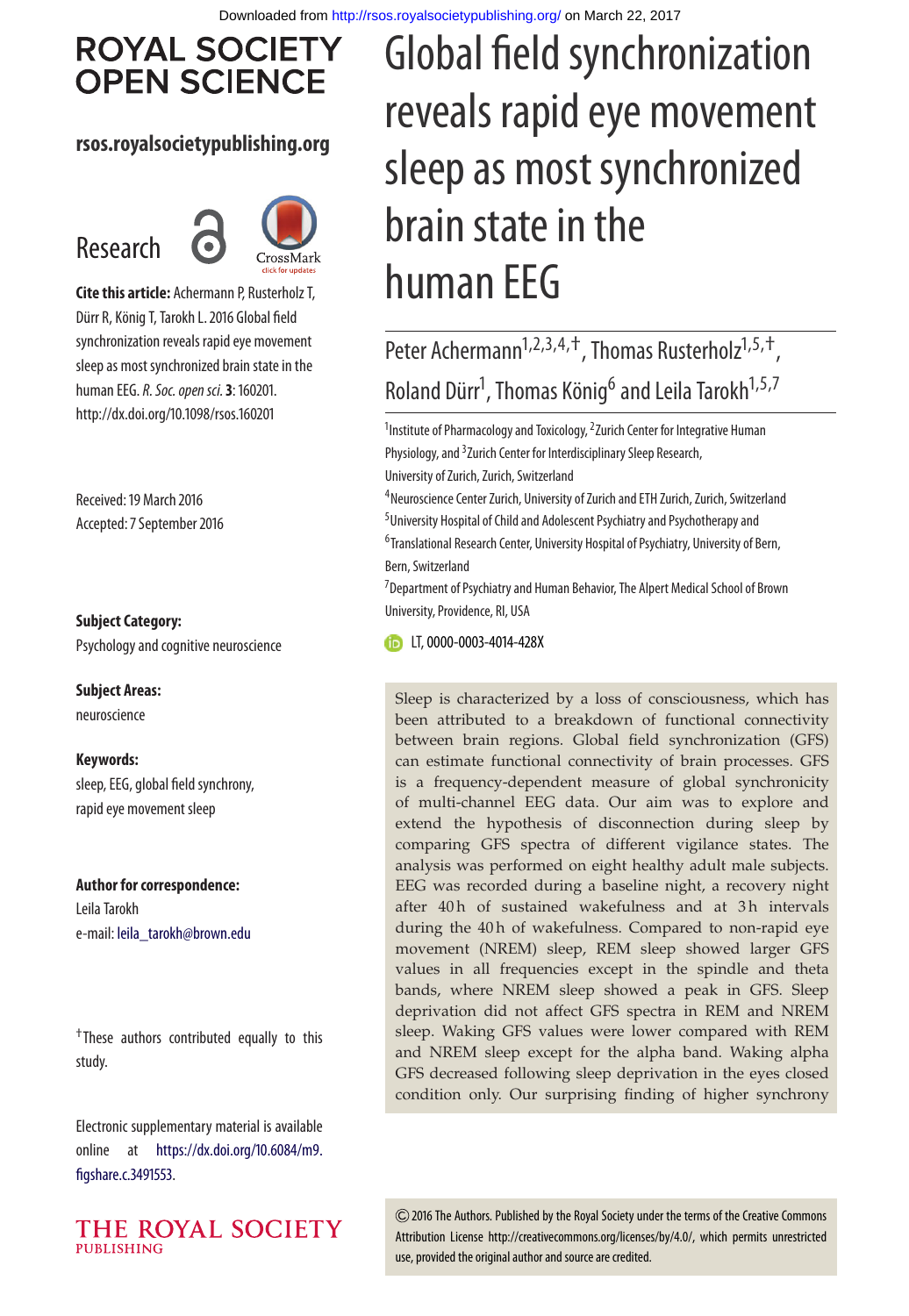during REM sleep challenges the view of REM sleep as a desynchronized brain state and may provide insight into the function of REM sleep.

## 1. Introduction

Sleep is a behaviour observed in all organisms studied thus far. Among the behavioural definition of sleep is a significant decline in responsiveness to external stimuli. This reduction in responsiveness, or consciousness, during sleep has been attributed to the breakdown of connectivity between brain regions [\[1\]](#page-7-0). According to this idea, called the integrated information theory, consciousness arises when information is integrated across brain regions [\[1\]](#page-7-0). Support for this conjecture comes from experimental studies that have used simultaneous high-density EEG and transcranial magnetic stimulation (TMS) to examine signal propagation during waking and sleep. These studies have found that when compared with waking, in which the TMS-induced signal propagates across brain regions for up to 300 ms, during early non-rapid eye movement (NREM) sleep the activity induced by TMS remains localized to the site of stimulation and lasts less than 150 ms [\[2\]](#page-7-1). As compared to early NREM sleep, the TMS-evoked response during REM sleep, a state often associated with vivid dreams, was more widespread and longer in duration [\[3\]](#page-7-2). However, the TMS response during REM sleep was more localized than that observed during waking, suggesting that the response to REM sleep is in between that of waking and NREM sleep.

Although TMS is a useful tool to probe brain connectivity, it is not a measure of spontaneous cortical activity. One of many ways to measure spontaneous connectivity during different states is through calculating EEG coherence. Simply put, coherence is a measure of the degree of correlation between two EEG derivations in the frequency domain. Large coherence values are believed to indicate functional connectivity between two regions or indicate that a common third region drives both regions [\[4\]](#page-7-3). Studies of coherence during sleep have indicated that coherence is higher during NREM when compared with REM sleep in the delta and sigma bands [\[5,](#page-7-4)[6\]](#page-7-5).

Global field synchronization (GFS) is a method to measure large-scale synchrony introduced by Koenig *et al.* [\[7\]](#page-7-6). This measure uses multi-channel EEG to get a measure of global phase alignment across all derivations as a function of frequency. GFS measures phase synchronization between all derivations and ranges from zero (no predominant phase; minimal phase synchronization among derivations) to one (perfect phase synchronization; all derivations in phase or anti-phase; [\[7\]](#page-7-6)). Given that the EEG signal is not produced by a single, focal electric source, the observation of a predominant phase across the scalp measurements implies that there is also a preferred phase for the intracranial neuroelectric dynamics, and a spread in phase across scalp measurements must have been generated by intracranial electric sources that differ in phase. This measure has successfully been used to show differences in functional connectivity in schizophrenic and Alzheimer patients as compared to controls [\[7–](#page-7-6)[9\]](#page-7-7). Furthermore, applying this method to the anaesthetized brain revealed decreased global synchrony in the gamma range (30.5–80 Hz) [\[10\]](#page-7-8).

Given that GFS has been shown to be a measure of large-scale synchrony, we apply this method to the sleep EEG of healthy adults during baseline sleep after 16 h of wakefulness in order to compare synchrony in waking, and two sleep states—NREM and REM sleep. Furthermore, we examine GFS following 40 h of sustained wakefulness to determine whether sleep deprivation has an impact on global synchrony. Such sleep deprivation induces stereotypical changes to the sleep EEG power spectrum, most prominently an increase in delta power (0.75–4.5 Hz) [\[11\]](#page-7-9). In addition to the effects of sleep deprivation on the sleep EEG, waking EEG theta power (5–8 Hz) increases with time awake [\[12\]](#page-7-10). Thus, we also examined GFS of the waking EEG as a function of time awake.

### 2. Material and methods

#### 2.1. Dataset

The analyses were performed on an existing dataset of eight healthy young male participants of a previous study investigating the effects of sleep deprivation on EEG topography [\[12](#page-7-10)[,13\]](#page-7-11). Polysomnographic recordings were obtained during an adaptation night, a subsequent baseline night and a recovery night after 40 h of sustained wakefulness. Waking EEG recordings, consisting of 5 min eyes open, 4–5 min eyes closed and a second 5 min eyes open session, were performed every 3 h during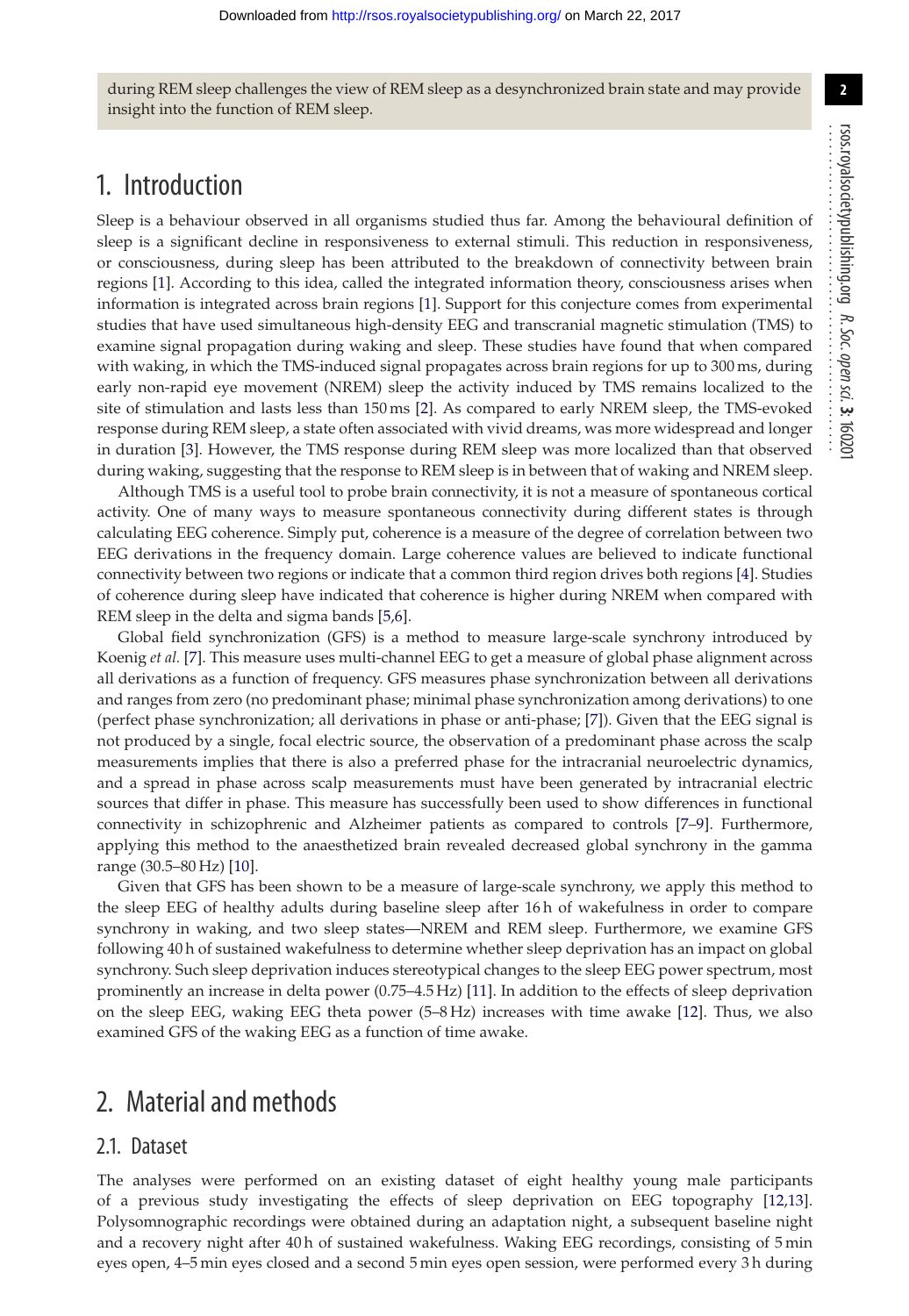the 40 h sleep deprivation period which started at 07.00 h. During baseline and recovery sleep and for the waking EEG, 27 scalp EEG electrodes (extended 10–20 system; locations shown in the electronic supplementary material, figure S1) were recorded. Bedtime for all three nights was scheduled at 23.00 h and sleep was limited to 8 h for the adaptation and baseline nights and to 12 h for the recovery nights. Participants were instructed to abstain from alcohol and to adhere to regular bedtimes (8h time in bed) for 3 days prior to the study, verified by ambulatory activity monitoring and sleep–wake diaries. The study protocol and all experimental procedures were approved by the local ethics committees for research on human subjects and participants gave their written informed consent. Sleep EEG data of baseline and recovery sleep after 40 h of sustained wakefulness were analysed. Waking EEG data at 3 h intervals was also analysed. The EEG signals were sampled at 128 Hz during sleep and at 256 Hz during wakefulness (for additional details, see [\[12](#page-7-10)[,13\]](#page-7-11)).

#### 2.2. Data analysis

Sleep stages were visually scored for 20s epochs (C3A2 derivation) according to the criteria of Rechtschaffen & Kales [\[14\]](#page-7-12). The analysis was restricted to the maximal common length of 7 h 32 min after sleep onset. However, in one subject 4 h 7 min of data were included due to technical problems (see [\[13\]](#page-7-11) for details). Artefacts were identified as described by Finelli *et al.* [\[12,](#page-7-10)[13\]](#page-7-11).

#### 2.3. Global field synchronization

GFS was introduced by Koenig *et al.* [\[7\]](#page-7-6) and is briefly summarized here. The EEG was re-referenced to average reference. For consecutive 4 s epochs global functional connectivity was computed in the following way: using the fast Fourier transform with a Tukey window (tapered cosine, ratio of cosinetapered section length to the entire window length  $= 0.2$ ), the complex spectrum was determined for each derivation yielding a complex value for each frequency and derivation. At a given frequency, the complex Fourier coefficients of every channel can be mapped onto the complex plane (electronic supplementary material, figure S2). The shape of the resulting cloud of points is indicative of the amount of phase synchronization across derivations: a very elongated cloud indicates that the EEG at the given frequency is dominated by a common phase or anti-phase across all derivations. By contrast, if the cloud is nearly round, no predominant phase is present. To quantify the shape of the cloud in the complex plane, a two-dimensional principal component analysis (PCA) was applied by fitting an elliptical formed bivariate Gaussian distribution where the ratio of the principal axes correspond to the ratio of the PCA eigenvalues ( $\lambda_1$  and  $\lambda_2$ ). The ratio of the resulting two eigenvalues defines GFS:

$$
GFS(f) = \frac{|\lambda_1(f) - \lambda_2(f)|}{\lambda_1(f) + \lambda_2(f)}.
$$
\n(2.1)

GFS ranges from 0 (no predominant phase; minimal synchronization) to 1 (all derivations in phase or anti-phase; maximal synchronization; [\[7\]](#page-7-6)) and is independent of the spectral power. We note that it is crucial to apply an appropriate window function (non-rectangular) for determining GFS to avoid spurious synchronization in the beta/gamma range.

GFS makes no assumption about the spatial location of the activity and is independent of the reference [\[15\]](#page-7-13). The concept of GFS assumes that most types of measurable brain activity generate signals that are distributed over many electrodes on the scalp. Theoretically, an increase in GFS can have two possible interpretations. On the one hand, it may result from the increased activity of a single source which would be paralleled by an increase in spectral power. On the other hand, increased GFS can result from several active sources that increase their relative amounts of activity operating in a common phase such that they appear as a single meta-generator. The latter scenario refers to the classic binding hypothesis and does not necessarily imply an increase in spectral power [\[16\]](#page-7-14).

For statistical analysis, GFS was Fisher *z*-transformed and back transformed for illustration. We analysed the entire GFS spectra during extended waking, baseline sleep and recovery sleep. We performed bootstrap analyses at each frequency bin (0.25 Hz frequency resolution; 0.5–25 Hz range) in order to test whether there were differences in GFS spectra between two states. Although statistical analysis was performed for all bins, we note that a 9-point moving average was used to smooth the spectra for clearer visualization in the figures. The bootstrap test is a non-parametric test and is particularly well suited to spectral analysis as it accounts for multiple comparisons [\[17\]](#page-8-0). We made the following comparisons using the bootstrap statistic: (i) in order to confirm that sleep deprivation has an impact on *power* spectra in the current dataset, we compared NREM and REM spectra before and after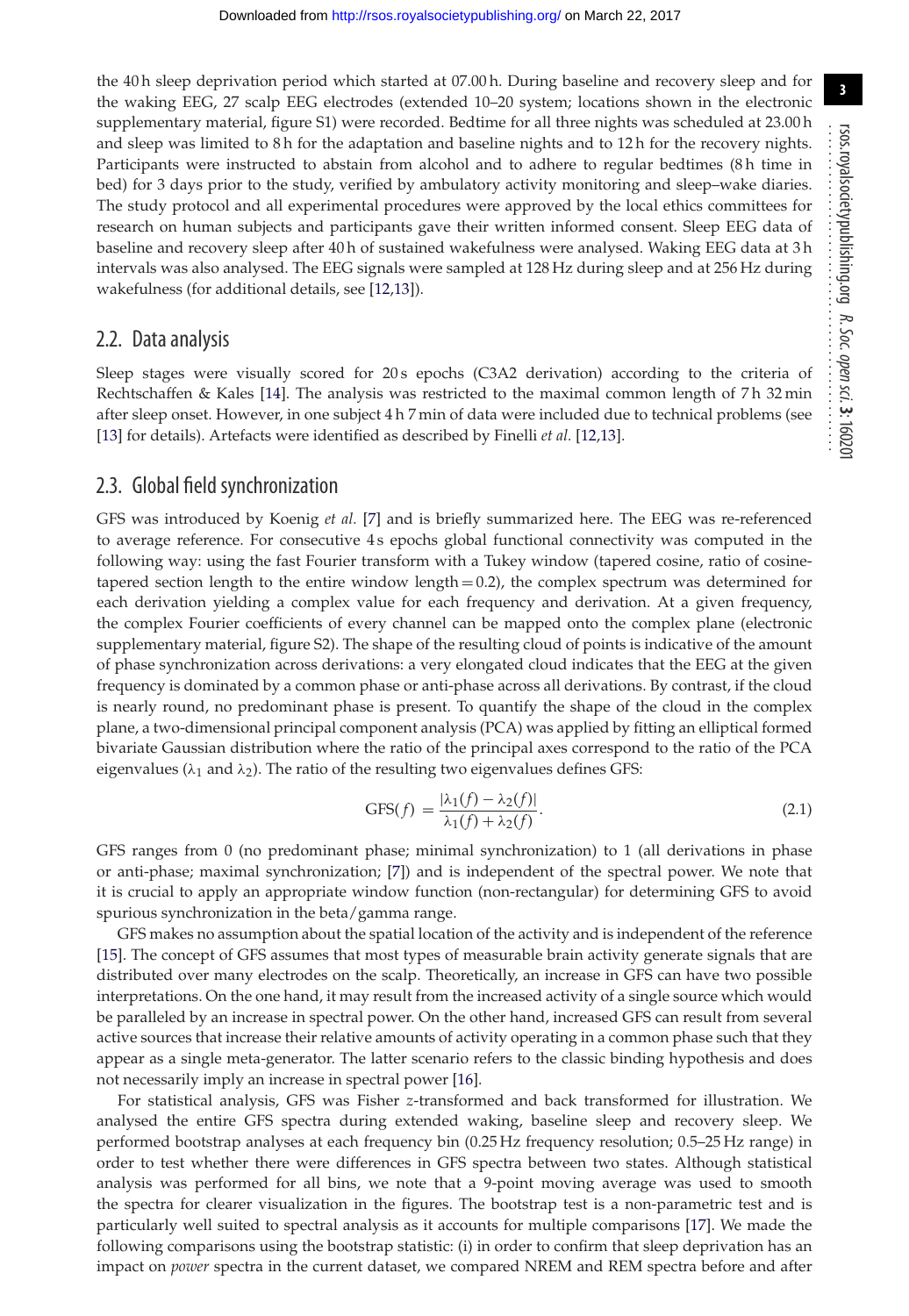sleep deprivation, (ii) in order to examine the impact of sleep deprivation on GFS spectra, GFS spectra before and after sleep deprivation for NREM and REM sleep (separately) were compared, (iii) NREM and REM sleep GFS spectra in the baseline (no sleep deprivation) condition were compared to examine *sleep* state differences in GFS spectra, and (iv) waking GFS spectra after 15 h awake and NREM and REM sleep GFS spectra separately were compared to examine state differences in GFS spectra. The waking GFS spectrum after 15 h awake was chosen because it was the recording closest to when sleep would occur under normal, non-sleep-deprived circumstances.

In order to test the evolution of GFS in the theta (5–8 Hz) and alpha (9–11 Hz) bands across the sleep deprivation period, we performed a mixed models ANOVA with between-subjects factors time awake (14 time points) and eyes open/closed.

## 3. Results

#### 3.1. State dependence of global field synchronization

The results of one representative subject for the baseline night of sleep are shown in [figure 1.](#page-4-0) In this figure, sleep stages are shown in [figure 1](#page-4-0)*a*, the power density and GFS spectrograms across the night as a function of frequency in [figure 1](#page-4-0)*b* and [figure 1](#page-4-0)*c*, respectively. In contrast to the power spectrogram, the GFS spectrogram does not show a clear modulation by the NREM-REM sleep cycle. Similar to the power density spectrogram, however, a band is visible in the spindle frequency range (i.e. between 12 and 16 Hz). The increase in GFS in the spindle frequency during NREM sleep is also reflected in the all-night mean of stage 2 (S2), slow wave and NREM sleep depicted in [figure 1](#page-4-0)*d*. Surprisingly compared to slow wave sleep (SWS), S2 and NREM sleep, GFS was higher in most frequency bands during REM sleep. Two exceptions to this were the two peaks in the GFS spectrum—the spindle band in which GFS was higher in NREM sleep and the theta band in which the NREM and REM spectra did not differ. This is in contrast to the power density spectrum where power in NREM, S2 and SWS is above that of REM sleep up to 16 Hz. This trend was apparent in the single subject [\(figure 1\)](#page-4-0) data and also in the mean [\(figure 2\)](#page-5-0).

### 3.2. Effects of sleep deprivation on global field synchronization and power density spectra during sleep

Consistent with the published literature, we found an increase in spectral power during NREM sleep in the delta band and no change for REM sleep [\[11\]](#page-7-9). We note that the range is narrower than previously reported due to the use of the bootstrap statistic, which is more conservative and corrects for multiple comparisons. However, we found no impact of sleep deprivation on GFS during NREM or REM sleep [\(figure 2\)](#page-5-0). Thus, GFS was highest during baseline/recovery REM sleep when compared with baseline/recovery NREM sleep [\(figure 2;](#page-5-0) with the exception of the spindle and theta band).

#### 3.3. Effects of sleep deprivation on global field synchronization during sustained wakefulness

Interestingly, GFS was higher during sleep (NREM and REM sleep) when compared with waking in the eyes open and closed conditions [\(figure 3\)](#page-5-1). An exception was GFS in the alpha band, which was greater in waking than NREM and REM sleep in the eyes closed condition (9–11 Hz). With regards to the eyes open condition, GFS was not significantly different between the two conditions in this band, with the exception of a few frequency bins. Furthermore, in both eyes open and closed conditions, there were no differences between waking and sleep in the low delta band (less than 2 Hz).

In order to assess the impact of increasing time awake on waking EEG GFS, we chose two bands that appeared to be most impacted by time awake based on visual inspection (electronic supplementary material, figure S3)—the theta (5–8 Hz) and alpha (9–11 Hz) bands. Furthermore, previous studies have shown that these bands are sensitive to prolonged periods of waking [\[12](#page-7-10)[,18,](#page-8-1)[19\]](#page-8-2). Subject average and standard deviation of GFS in these bands as a function of time awake and clock time is shown in [figure 4](#page-6-0) for eyes open (red circles) and closed (blue circles). In the theta band no impact of increasing time awake was found for either eyes open or closed (main effect time,  $p = 0.26$ ). Furthermore, there was a trend towards a significant effect for eyes open/closed conditions in this band (main effect condition,  $p = 0.054$ ) and no significant interaction  $(p = 0.98)$ .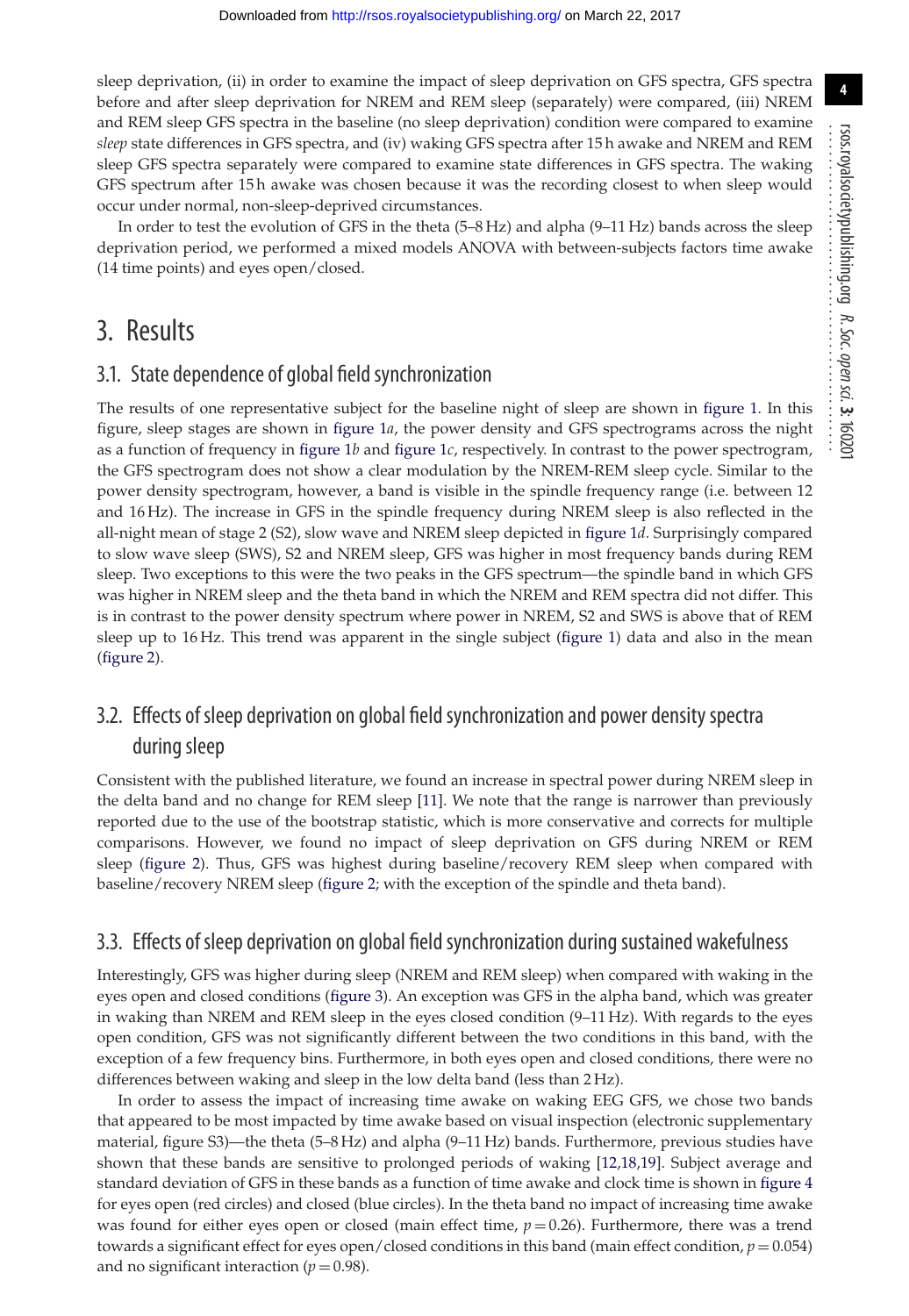

<span id="page-4-0"></span>**Figure 1.** GFS and spectral power of a baseline night in one subject. (*a*) Hypnogram (M, movement time; W, waking; R, REM sleep; 1–4, stages of NREM sleep). (*b*) Spectrogram (colour-coded power density spectra of 20 s epochs) of the sleep EEG. (*c*) Colour-coded GFS spectra (4 s epochs). (*d*) Across the night average GFS spectra (smoothed, 9-point moving average) of slow wave sleep (SWS; stages 3 and 4), NREM sleep, stage 2 (S2) and REM sleep. (e) All night average power density spectra of SWS, NREM sleep, S2 and REM sleep. Note: all power density spectra are mean values of 27 derivations (average reference).

On the other hand, GFS in the alpha band showed a main effect of time  $(p < 0.001)$  and condition  $(p < 0.001)$ , with a trend towards an interaction  $(p = 0.058)$ . Based on these results, we used a paired *t*-test to examine the effect of sleep deprivation on GFS in the alpha band. For this analysis, we averaged GFS prior to sleep deprivation to the corresponding time points following a night of sleep deprivation (10.00–22.00). We found a significant decline in GFS following sleep deprivation in the eyes closed condition ( $p = 0.02$ ) but no change in the eyes open condition ( $p = 0.15$ ).

**5**

rsos.royalsocietypublishing.org

*R. Soc.*

 *open*

 *sci.* **3**: 160201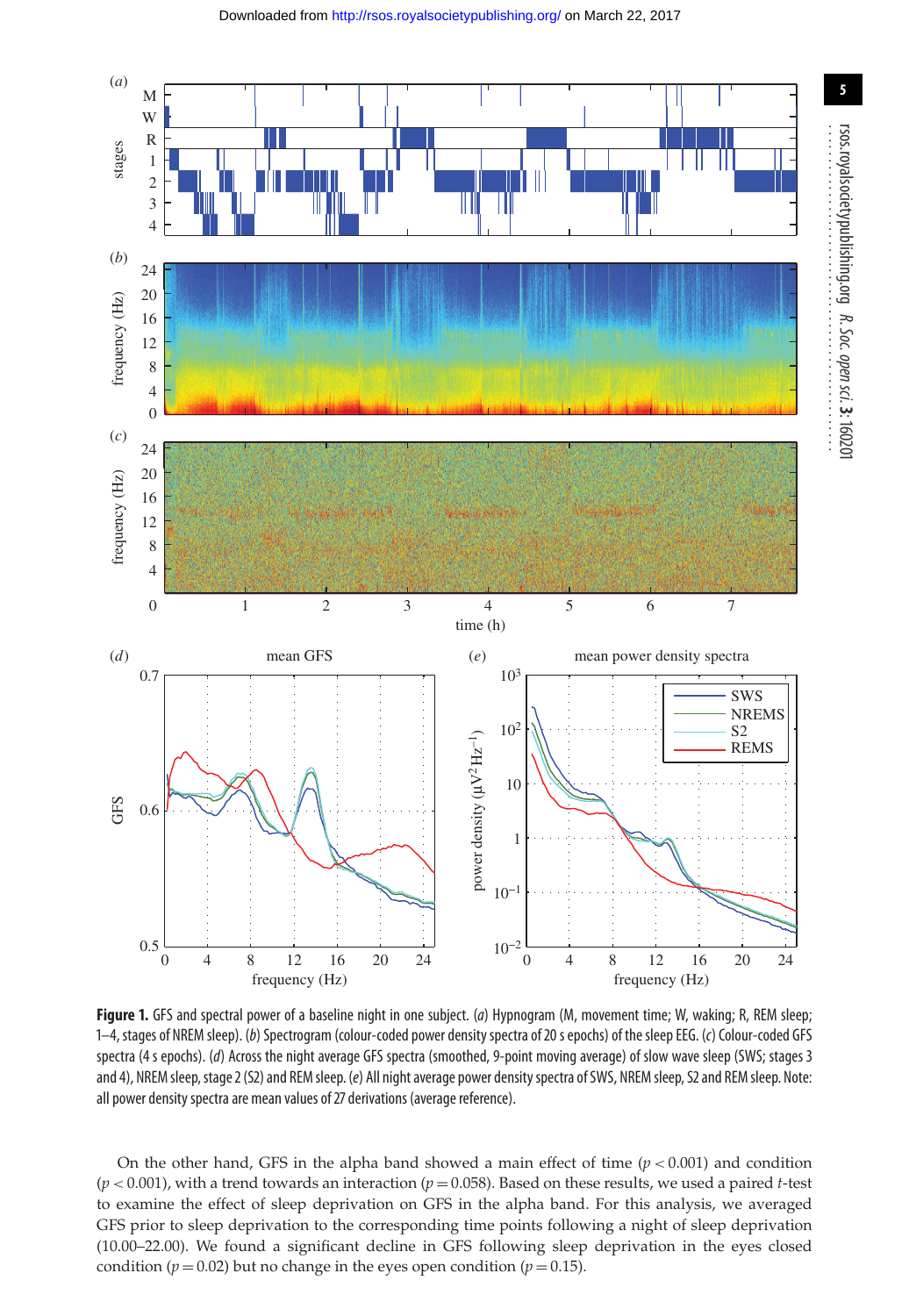

<span id="page-5-0"></span>**Figure 2.** Subject average GFS spectra (smoothed, 9-point moving average; only for visualization purposes; (*a*)) and power density spectra (average across all 27 derivations; (*b*)) of NREM and REM sleep EEG during baseline (B) and recovery (R) sleep after total sleep deprivation (40 h of sustained wakefulness). Black triangles depict frequency bins that were significantly different between NREM and REM sleep for baseline recordings, grey triangles depict frequency bins that differed between recovery and baseline in NREM sleep  $(p < 0.05$  derived from bootstrap analysis). The orientation of the triangles indicates the direction of the difference. GFS spectra of NREM and REM sleep EEG and power density spectra of the REM sleep EEG did not differ between baseline and recovery sleep.



<span id="page-5-1"></span>**Figure 3.** Subject average GFS spectra (smoothed, 9-point moving average; only for visualization purposes) of NREM, REM sleep and four different 'doses' of wakefulness. Eyes open waking GFS spectra shown in (*a*) and eyes closed in (*b*). Bootstrap statistics were used to compare NREM (significant bins shown in black triangles) and REM sleep (significant bins shown in grey triangles) with 15 h of wakefulness. The direction of the triangle shows the direction of the effect—up: sleep  $>$  waking and down: waking  $>$  sleep.

### 4. Discussion

In this study, we examined GFS during three different states—waking, NREM and REM sleep—and found strong state-dependent modulations of GFS. In contrast to what is observed in power spectral measures, we find greatest global synchrony (GFS) during REM sleep when compared with NREM sleep and waking. This disassociation between power and GFS is not surprising given that GFS is independent of power and is a measure of phase synchrony across all derivations. Thus, such synchronous activity is not detectable by visual inspection and is different from EEG coherence as coherence is always between

**6**

rsos.royalsocietypublishing.org

*R. Soc.*

 *open*

 *sci.* **3**: 160201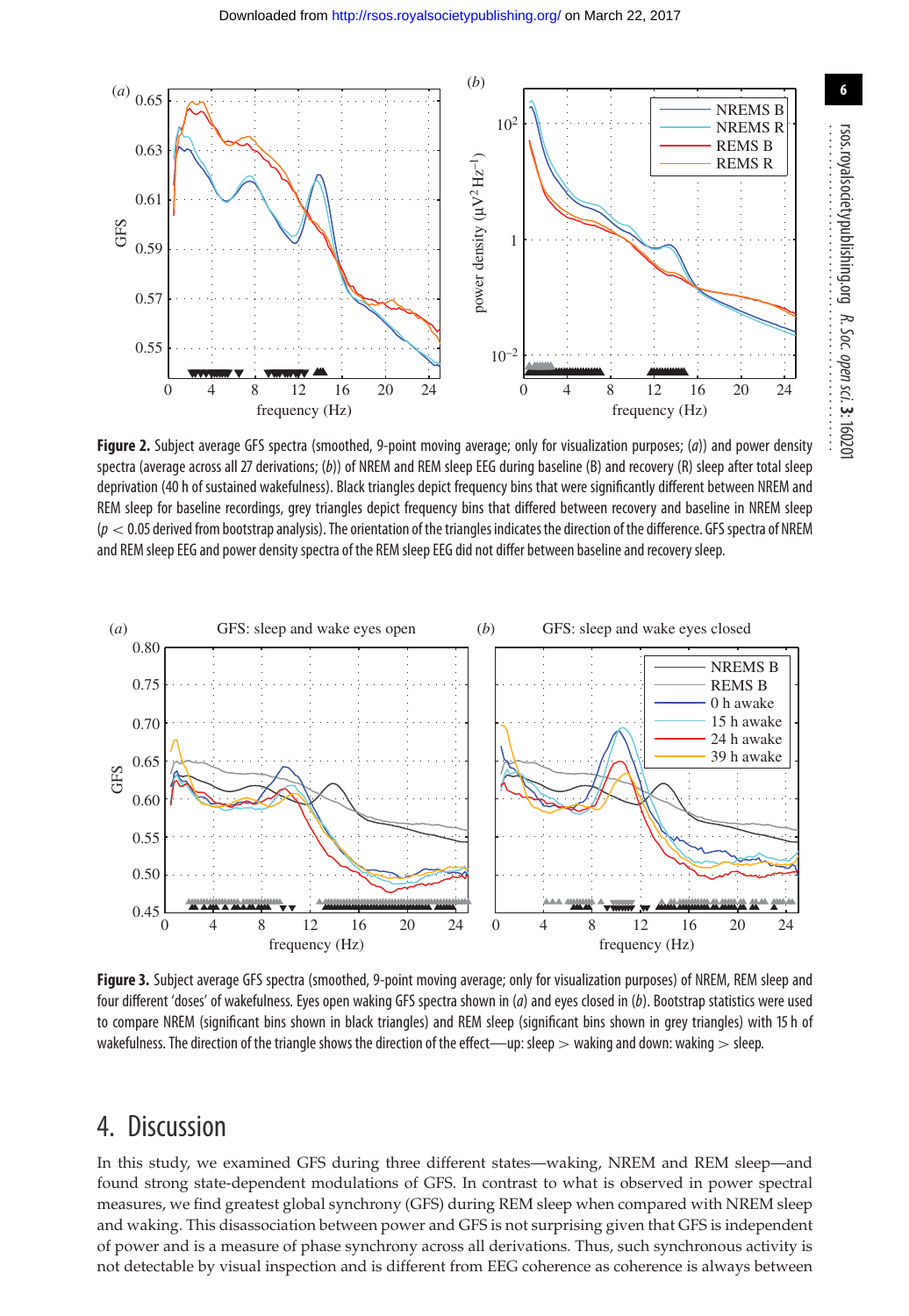

<span id="page-6-0"></span>**Figure 4.** Time course of GFS in the theta (5–8 Hz) and alpha (9–11 Hz) band of the wake EEG during sustained wakefulness of 40 h. Time awake (*a*) and clock time (*b*) are indicated. The last data points are after a night of recovery sleep following sleep deprivation. GFS decreased as a function ofsleep deprivation in the eyes closed condition only. We note that onesubject did not contribute to the 9 h after waking (clock time  $=$  16 h) or the 24 h after waking (clock time  $=$  7 h).

a pair of derivations. Therefore, our analysis of GFS reveals unique information about global synchrony across the brain.

#### 4.1. Effects of sleep deprivation on global field synchronization during sleep

Sleep EEG NREM delta power is a reliable measure of sleep homeostasis—increasing with prolonged wakefulness and dissipating over the course of sleep. Unlike sleep EEG delta power, we see no impact of sleep deprivation on GFS in any frequency band for NREM or REM sleep. Furthermore, we do not find a decrease in GFS across the course of a night [\(figure 1\)](#page-4-0), suggesting that sleep pressure does not impact brain synchrony. This finding is similar to what is seen in measures of coherence, which also do not change across a night of sleep [\[5\]](#page-7-4). This suggests that increased sleep depth does not result in a breakdown or strengthening of global synchrony.

#### 4.2. Effects of sleep deprivation on global field synchronization during sustained wakefulness

Previous analysis of this dataset using power measures revealed a circadian modulation of theta power combined with an increase in power in this band with increasing time awake [\[12\]](#page-7-10). On the other hand, in contrast to power, we did not observe a change in GFS with increasing sleep pressure in the theta band, but rather in the alpha band. Others have reported a sensitivity of waking alpha power to increased time awake [\[18](#page-8-1)[,19\]](#page-8-2). Meisel *et al.* [\[20\]](#page-8-3) observed an increase of synchrony in a broad frequency range during sustained wakefulness (eyes open), whereas we found no change in GFS during the eyes open condition. This observation of increased synchrony was interpreted as increased cortical excitability as a function of time awake. However, the applied synchronization measure was based on phase synchrony calculated for all pairs of derivations and then averaged [\[20\]](#page-8-3). Since the measure used by Meisel and colleagues is an average, the increased synchronization may be driven by a subset of derivations and does not reflect global synchronization such as it is captured with GFS. Thus, by calculating GFS we uncover unique information about global synchrony during extended wakefulness.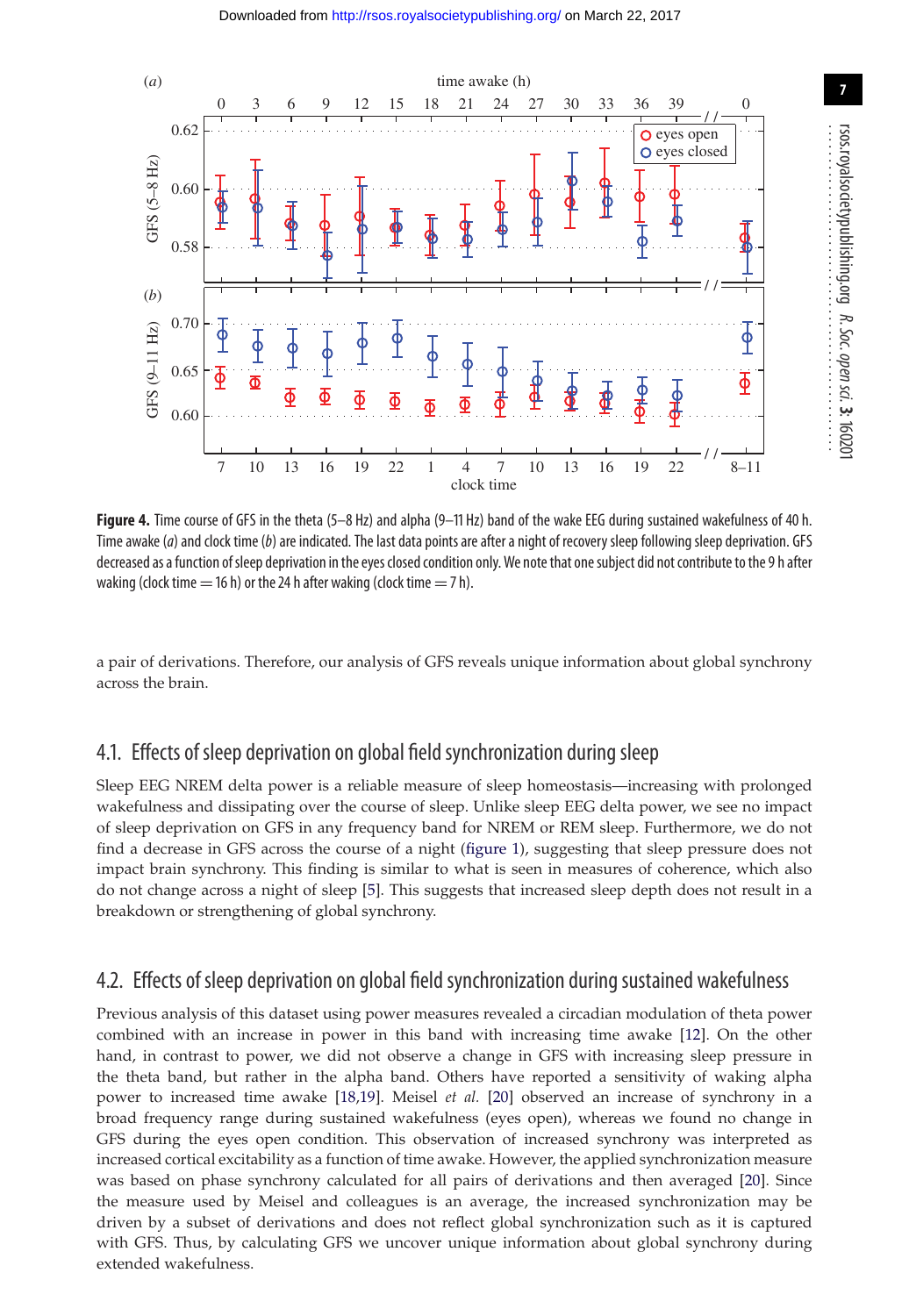# 4.3. Thalamocortical synchrony underlying global field synchronization?

We observed highest synchronization for the spindle band during NREM sleep, the alpha band during waking and REM sleep in general. It has long been established that NREM sleep spindles are generated through thalamocortical loops (e.g. [\[21\]](#page-8-4)). Furthermore, neuroimaging studies in humans combining EEG with positron emission tomography (PET) or magnetic resonance imaging (MRI) have also implicated the thalamus in the generation of the waking alpha rhythm, with greater thalamic activity being associated with greater waking alpha power [\[22–](#page-8-5)[25\]](#page-8-6). Finally, imaging studies of sleep have revealed high activity of the thalamus during REM sleep [\[26](#page-8-7)[,27\]](#page-8-8), and one study has reported widespread thalamocortical synchronized activity during phasic REM sleep [\[28\]](#page-8-9). Given that the thalamus plays an important role in the rhythms with the highest GFS—namely NREM sleep spindles, waking alpha and REM sleep in general—we hypothesize that the thalamus may be responsible for widespread cortical synchrony. Indeed, the thalamus projects widely to the cortex and is capable of synchronizing activity across cortical networks [\[29](#page-8-10)[,30\]](#page-8-11). As such, the thalamus is an ideal candidate for the mechanism underlying our finding of increased GFS for specific oscillations and states that rely on thalamic activity. This conjecture, however, is very preliminary and future studies using simultaneous EEG and fMRI to calculate GFS and correlate it with thalamic activity during different states are necessary. Indeed, a recent study using simultaneous EEG/fMRI found thalamic involvement in the generation of microstates recorded from scalp EEG and proposed that the thalamus is important for the synchrony of oscillations among different cortical regions [\[31\]](#page-8-12).

Our results highlight a novel aspect of REM sleep, not previously reported—namely that REM sleep exhibits high global synchrony. We propose the involvement of the thalamus in producing this synchrony and hope that this finding will spur research examining synchronous activity and its functional significance during REM sleep.

Ethics. This study was approved by the local ethics committee and participants gave their written informed consent. Data accessibility. Our data are available for download in the supplementary section of the journal and by request from the first authors.

Authors' contributions. P.A. analysed data, designed the study and drafted the manuscript. T.R. analysed data and helped draft the manuscript. R.D. helped with data analysis. T.K. helped with data analysis and drafting of the manuscript. L.T. helped with data analysis and drafted the manuscript.

Competing interests. The authors have no competing interests to declare.

Funding. Financial support came from the Swiss National Science Foundation grant nos. 32003B\_146643 (to P.A.) and CRSII3\_136249 (to P.A. and T.K.).

Acknowledgements. We thank Helene Bastuji, Marcllo Massimini, Roberto Pascual-Marqui, Simone Sarasso and Vladyslav V. Vyazovskiy for fruitful discussions.

# References

- <span id="page-7-0"></span>1. Tononi G. 2004 An information integration theory of consciousness. *BMC Neurosci.***5**, 42. [\(doi:10.1186/](http://dx.doi.org/10.1186/1471-2202-5-42) [1471-2202-5-42\)](http://dx.doi.org/10.1186/1471-2202-5-42)
- <span id="page-7-1"></span>2. Massimini M, Ferrarelli F, Huber R, Esser SK, Singh H, Tononi G. 2005 Breakdown of cortical effective connectivity during sleep.*Science***309**, 2228–2232. [\(doi:10.1126/science.1117256\)](http://dx.doi.org/10.1126/science.1117256)
- <span id="page-7-2"></span>3. Massimini M, Ferrarelli F, Murphy M, Huber R, Riedner B, Casarotto S, Tononi G. 2010 Cortical reactivity and effective connectivity during REM sleep in humans.*Cogn. Neurosci.***1**, 176–183. [\(doi:10.1080/17588921003731578\)](http://dx.doi.org/10.1080/17588921003731578)
- <span id="page-7-3"></span>4. Sporns O. 2007 Brain connectivity.*Scholarpedia***2**, 4695. [\(doi:10.4249/scholarpedia.4695\)](http://dx.doi.org/10.4249/scholarpedia.4695)
- <span id="page-7-4"></span>5. Achermann P, Borbely AA. 1998 Temporal evolution of coherence and power in the human sleep electroencephalogram. *J. Sleep Res.***7** (Suppl. 1), 36–41. [\(doi:10.1046/j.1365-2869.7.](http://dx.doi.org/10.1046/j.1365-2869.7.s1.6.x) [s1.6.x\)](http://dx.doi.org/10.1046/j.1365-2869.7.s1.6.x)
- <span id="page-7-5"></span>6. Kaminski M, Blinowska K, Szclenberger W. 1997 Topographic analysis of coherence and propagation of EEG activity during sleep and wakefulness. *Electroencephalogr. Clin. Neurophysiol.* **102**, 216–227. [\(doi:10.1016/S0013-4694\(96\)95721-5\)](http://dx.doi.org/10.1016/S0013-4694(96)95721-5)
- <span id="page-7-6"></span>7. Koenig T, Lehmann D, Saito N, Kuginuki T, Kinoshita T, Koukkou M. 2001 Decreased functional connectivity of EEG theta-frequency activity in first-episode, neuroleptic-naive patients with schizophrenia: preliminary results.*Schizophr. Res.***50**, 55–60. [\(doi:10.1016/S0920-9964\(00\)](http://dx.doi.org/10.1016/S0920-9964(00)00154-7) [00154-7\)](http://dx.doi.org/10.1016/S0920-9964(00)00154-7)
- 8. Koenig T, van Swam C, Dierks T, Hubl D. 2012 Is gamma band EEG synchronization reduced during auditory driving in schizophrenia patients with auditory verbal hallucinations?*Schizophr. Res.***141**, 266–270. [\(doi:10.1016/j.schres.2012.07.016\)](http://dx.doi.org/10.1016/j.schres.2012.07.016)
- <span id="page-7-7"></span>9. Koenig T, Prichep L, Dierks T, Hubl D, Wahlund LO, John ER, Jelic V. 2005 Decreased EEG synchronization in Alzheimer's disease and mild cognitive impairment. *Neurobiol. Aging***26**, 165–171. [\(doi:10.1016/j.neurobiolaging.2004.03.008\)](http://dx.doi.org/10.1016/j.neurobiolaging.2004.03.008)
- <span id="page-7-8"></span>10. Nicolaou N, Georgiou J. 2014 Global field synchrony during general anaesthesia. *Br. J. Anaesth.***112**, 529–539. [\(doi:10.1093/bja/aet350\)](http://dx.doi.org/10.1093/bja/aet350)
- <span id="page-7-9"></span>11. Achermann P, Borbely AA. 2011 Sleep homeostasis and models of sleep regulation. In *Principles and practices of sleep medicine* (eds MH Kryger, T Roth, WC Dement), 5th edn. St. Louis, MO: Elsevier.
- <span id="page-7-10"></span>12. Finelli LA, Baumann H, Borbely AA, Achermann P. 2000 Dual electroencephalogram markers of human sleep homeostasis: correlation between theta activity in waking and slow-wave activity in sleep. *Neuroscience***101**, 523–529. [\(doi:10.1016/S0306-](http://dx.doi.org/10.1016/S0306-4522(00)00409-7) [4522\(00\)00409-7\)](http://dx.doi.org/10.1016/S0306-4522(00)00409-7)
- <span id="page-7-11"></span>13. Finelli LA, Borbély AA, Achermann P. 2001 Functional topography of the human nonREM sleep electroencephalogram.*Eur. J. Neurosci.***13**, 2282–2290. [\(doi:10.1046/j.0953-816x.2001.01597.x\)](http://dx.doi.org/10.1046/j.0953-816x.2001.01597.x)
- <span id="page-7-12"></span>14. Rechtschaffen A, Kales A. 1986 *A manual of standardized terminology, techniques and scoring system for sleep stages of human subjects*. Bethesda, MD: National Institutes of Health.
- <span id="page-7-13"></span>15. Michels L, Luchinger R, Koenig T, Martin E, Brandeis D. 2012 Developmental changes of BOLD signal correlations with global human EEG power and synchronization during working memory.*PLoS ONE* **7**, e39447. [\(doi:10.1371/journal.pone.0039447\)](http://dx.doi.org/10.1371/journal.pone.0039447)
- <span id="page-7-14"></span>16. Kottlow M, Jann K, Dierks T, Koenig T. 2012 Increased phase synchronization during continuous face integration measured simultaneously with EEG and fMRI.*Clin. Neurophysiol.***123**, 1536–1548. [\(doi:10.1016/j.clinph.2011.12.019\)](http://dx.doi.org/10.1016/j.clinph.2011.12.019)